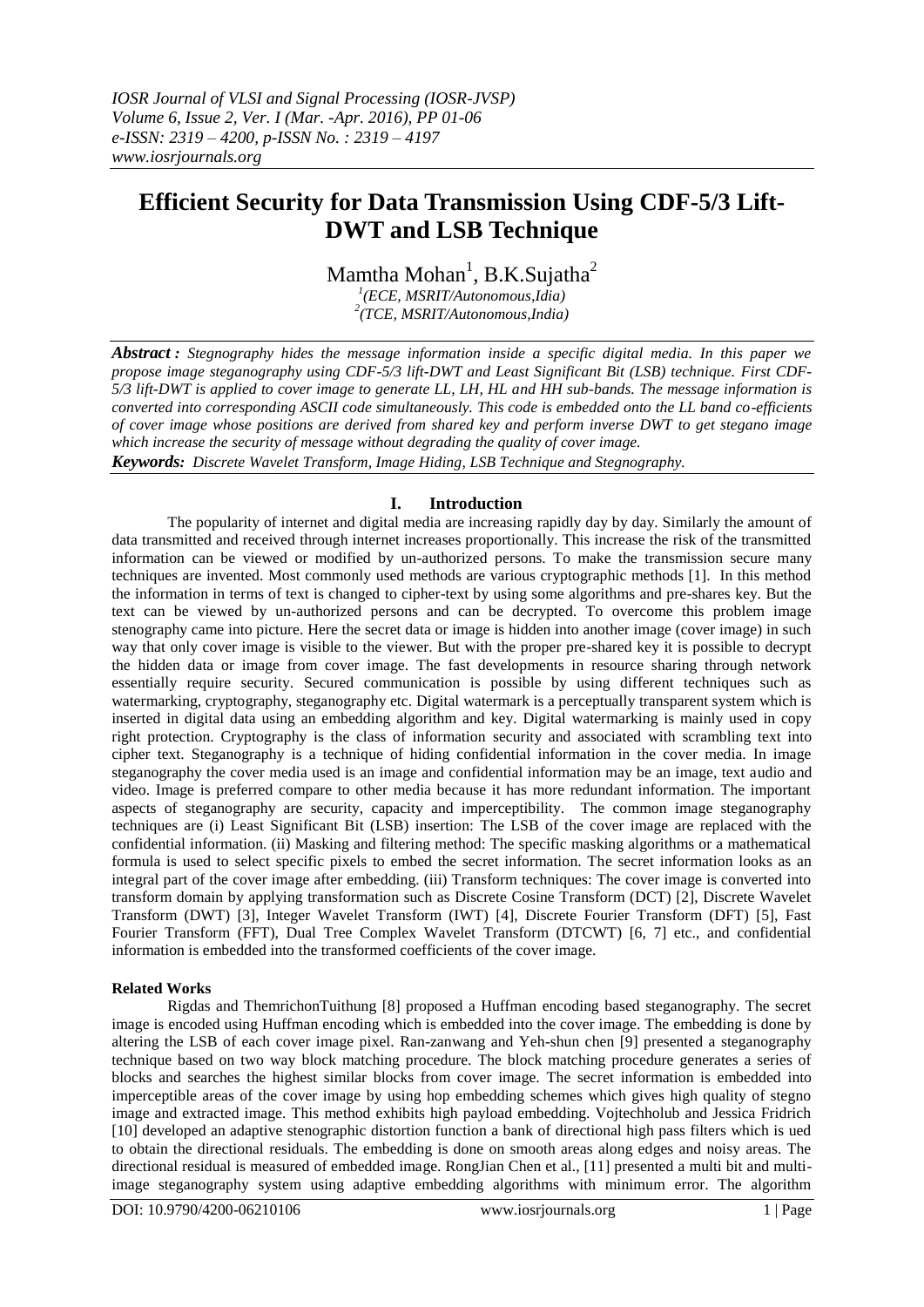evaluates the most similar value to replace the original value. The adaptive method is divided into three steps as i) embed logo data into cover data ii) adaptively adjust LSB's of the cover data. iii) Adaptively adjust the MSB of the cover data. Ajitdanti and Manjula [12] proposed an image steganography using DWT and hybrid wavelet transform. The cover and secret images are normalized and then the wavelet coefficients are obtained by applying DWT onto the image. The wavelet coefficients of both the cover and secret images are fused into single image to get stegno image. Manojkumar et al., [13] proposed image steganography based on the Data Encryption Standard (DES) which uses the S box mapping and secret key. The secret image is preprocessed by embedding function and the stego image is formed by replacing the embedding function values into the cover image. Prabhakaran and Bhavani [14] developed a modified digital image steganography technique using DWT. The secret image is scrambled using a class of cropping transformation called Arnold transformation with key then, DWT is applied to both cover image and payload followed by alpha bending operation. This alpha bending matrix is obtained by addition of wavelet coefficient of respective sub bands of cover image and scrambled secret image. Payload is hidden in the DWT coefficient of cover image. Premkumar and Narayanan [15] have proposed a new scheme for secure banking application based on visual cryptography. The work integrates both steganography and cryptography. The scheme considers maximum number of surrounding pixels to achieve capacity of every target pixel. Rong –Jian Chen and shi-Jinn Horng [16] proposed an anti-forensic steganography system using multi bit adaptive embedding algorithm with flexible bit location to overcome the problem of forensics and to achieve high performance including both large embedding capacity and high image quality. Chao wang et al.,[17] proposed a method of fast matrix embedding by matrix extending to reduce the computational complexity of random linear code based matrix embedding. The fast algorithm is developed by appending some referential columns to the parity check matrix. The parameters considered for improvement are computational complexity and embedding efficiency which is more suitable for real time stenographic systems. VladimarBanoci et al., [18] proposed a secure steganography system in JPEG file based on modulus function which is secure against histogram attacks. The modulo histogram fitting with dead zone method embeds the secret data in JPEG file format. JPEG image is used as cover image and embedding is performed in DCT domain in JPEG file, the data hiding is done by changing the selected quantized DCT transform coefficients according to modulus function. Before embedding, the secret message is encrypted by AES-128 bit cipher to increase security level of steganography system. H S Manjunatha Reddy and K B Raja [19] developed wavelet based secure steganography with scrambled payload which is a hybrid domain technique. Daubechies Lifting Wavelet Transform (LWT) is applied on the cover image to produce sub-band co-efficients. For payload embedding the LL band co-efficients are decomposed into upper and lower bands. The payload is segmented into four blocks and Haar LWT is applied on alternate blocks of payload to generate F1 and F2 wavelet transform bands. The remaining blocks of payload are retained in spatial domain say S1 and S2. Then, bit reversal is applied on each coefficient of payload blocks to scramble payload and cube root is applied on these scrambled values to scale down the number of coefficient bits. The payload is embedded into XD band of cover image to obtain stego image.

#### **Proposed Method**

The proposed architecture for image stenography using 2D-DWT and LSB technique is shown in Fig.1.



#### **Pre-Processing**

In this section different sizes of images are converted into uniform size (256x256). To reduce the design complexity colour image is converted into gray image is converted into gray image. Also Gaussian filter is used in this section to remove noises present in input images. The Gaussian mask filter of 3x3 is derived from equation (1) to obtain mask [20] given in equation (1).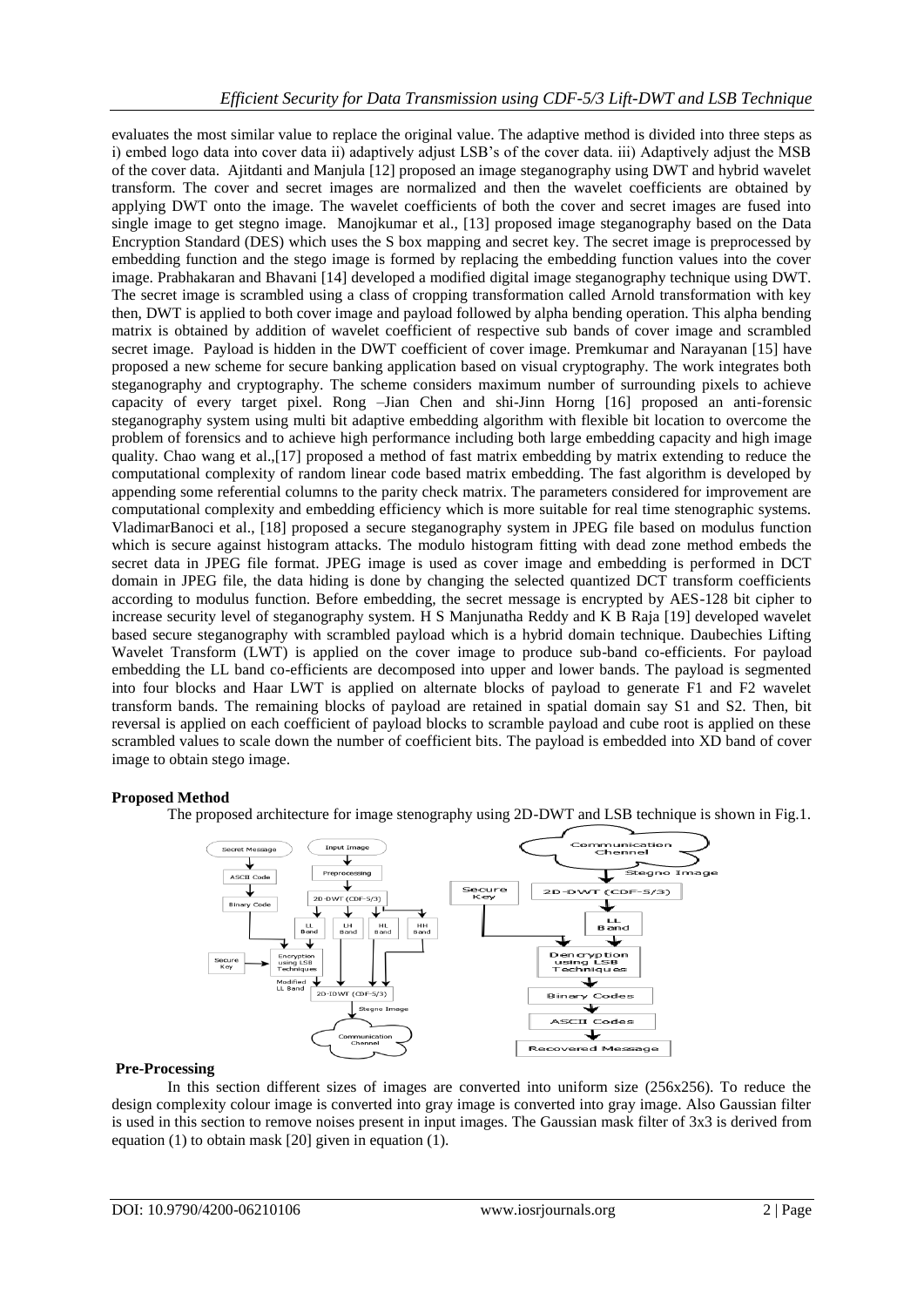Mask Matrix  $=$   $\frac{1}{16}$ 1 2 1 2 4 2 1 2 1  $(1)$ 

## **Discrete Wavelet Transform**

The Cohen, Daubechies and Feauveau (CDF-5/3) [21] wavelet is used to generate LL, LH, HL and HH sub-band co-efficients. The basic equations for CDF-5/3 Lifting-Schemes are given in equation (2) and (3).

$$
y_{2i+1} = -0.5(x_{2i} + x_{2+2i}) + x_{2i+1}
$$

(2)

 $y_{2i} = 0.25(y_{2i+1} + y_{2i+3}) + x_{2i}$  (3) Where x is the input signal value and y is the output transformed signal values. The odd output samples are calculated from even input and even outputs are calculated from updated odd output samples along with even input samples.

In lifting scheme, the decomposition is done via three lifting steps [22] in the forward transform

- i. Splitting: where the input samples are divided into even and odd samples.
- ii. Prediction: where the odd samples are multiplied by the time domain equivalent of odd samples and are added to the even samples.
- iii. Update: where updated even samples are multiplied by the time domain equivalent of even samples and are added to the odd samples.

The basic block diagram of forward lifting scheme is shown in Fig.2



**Fig.2: Basic forward 1D-DWT lifting scheme**

Similarly block diagram of forward and inverse 2D-DWT lifting scheme is shown in Fig. 3



 $L_{\text{rows}} - L_{\text{cols}} L_{cols} = L_{rows}$ Fig. 3: Forward and Inverse 2D-DWT

The wavelet decomposition and reconstruction of Lena image is shown in Fig.4.



**Fig. 4: Forward and Inverse 2D-DWT**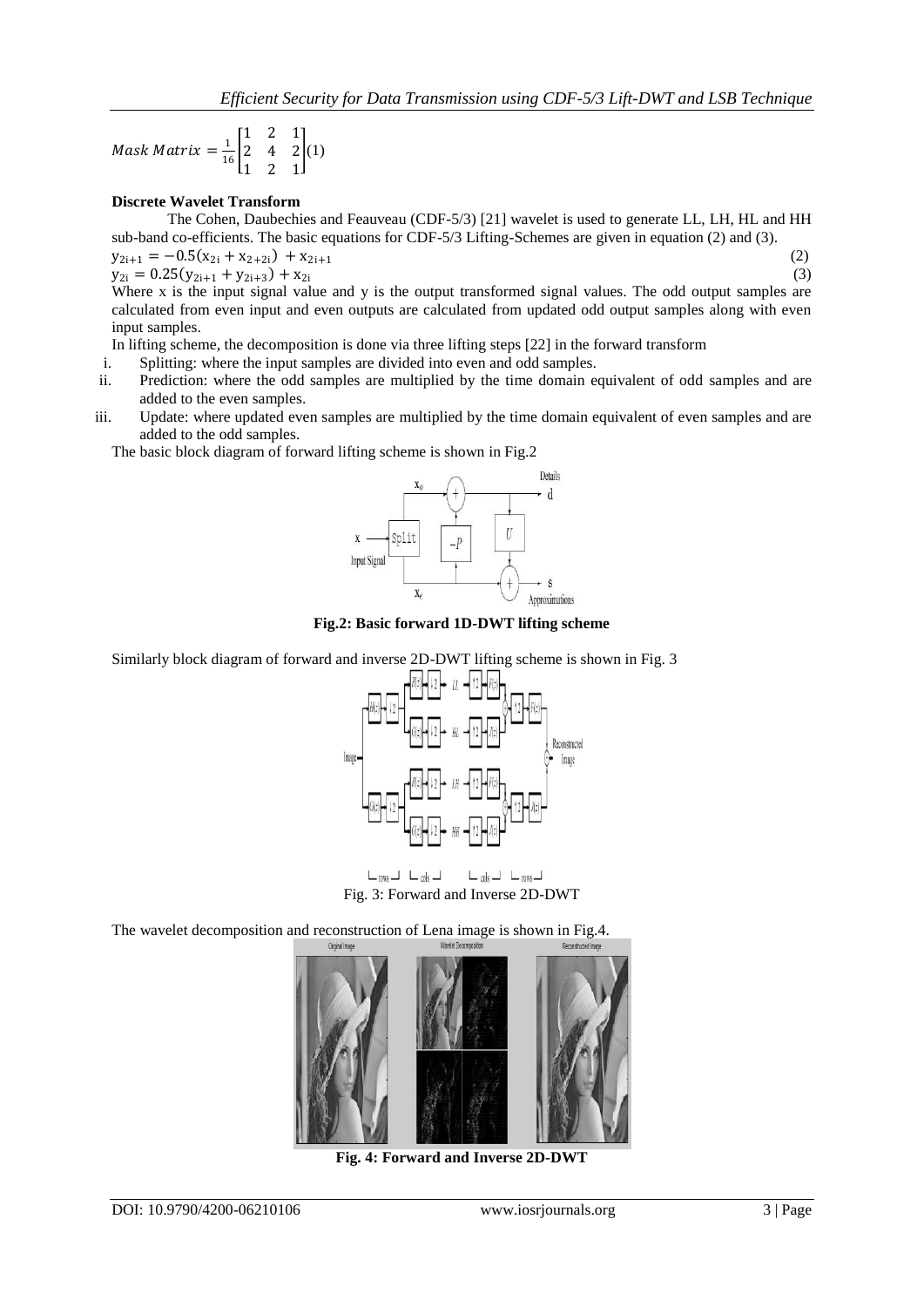## **LSB Substitution**

In this method, the data to be hidden is inserted into the least significant bits [23] of the pixel information. Increase or decrease of value by changing the least significant bit doesn't change the appearance of the image, such that the resulted stegno-image looks exactly same as the cover image. The algorithm for embedding process is given below:

## **Embedding Algorithm**

On the sender side, the pixel positions for embedding the information are calculated using secure key. Then the bit stream generated from the message is replaced using LSB technique. The embedding algorithm is given below

Input: cover image, key, secret message Procedure: Step1: Convert the secret message into bit stream (Length L) Step2: Generate L number of ASCII number using seed key Step3: Calculate the non-collide L pixel positions in the cover image Step4: while complete bit stream not embedded { Replace LSB of pixel denoted by ith pixel position, with secret bit Insert pixel into cover image } End

Output: Watermarked-image

#### **Extracting Algorithm**

On the receiver side, first of all the pixel positions are calculated in the same way with the use of the secure key. Then secret bit-stream is formed by the LSBs of these pixels. The Extraction algorithm is as below: Input: stegano-image, key

Procedure:

Step1: Convert the secret message into bit stream (Length L) Step2: Generate L number of ASCII number using seed key Step3: Calculate the non-collide L pixel positions in the cover image Step4: for i=1 to L { Get LSB of pixel denoted by ith pixel position Append this LSB into secret bit stream } Step5: Convert secret bit stream into secret message End

Output: secret message

#### **Simulation Results And Performance Analysis**

In this section the proposed design is simulated using MATLAB R2012a (7.14.0.739) version.

#### **Performance Parameters**

In this section, the performance parameters are evaluated using PSNR values between original image and stegno image by using the formula [24] as

$$
PSNR = 10\log_{10}\frac{255^2}{MSE} \tag{4}
$$

Where,  $MSE = \frac{1}{MN} \sum_{i=0}^{M-1} \sum_{j=0}^{N-1} [P_1(i, j) - P_0(i, j)]^2$ PI(i,j) is input image pixel values. PO(i,j) is stegno image pixel values.

MN is the image dimensions (256x256).

#### **Image Output**

The original and stegno image is shown in Fig.5.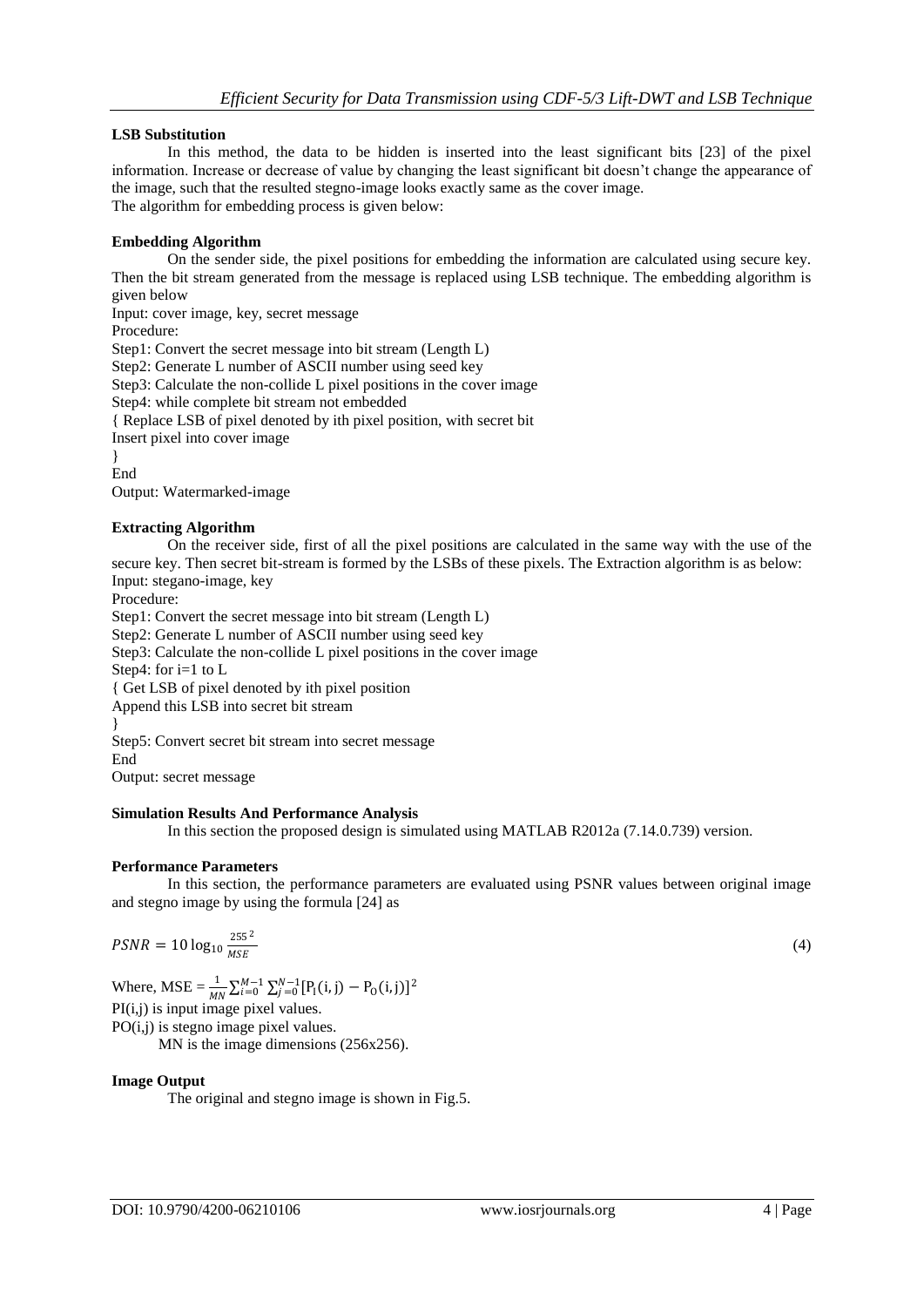

Fig. 5: Original and Stegno Image

## **Performance Analysis**

To analyse the performance of proposed architecture we take different test images and encrypt same information into the image and check PSNR values using equation (4). Those values are tabulated into Table 1.

| TABLE I: PSNR Values for different input images |          |  |
|-------------------------------------------------|----------|--|
| Image                                           | PSNR(dB) |  |
| Lena                                            | 96.2956  |  |
| Mandrill                                        | 86.7532  |  |
| Boy                                             | 96.2956  |  |
| <b>Bridge</b>                                   | 96.2956  |  |
| Building                                        | 82.3162  |  |
| Girlface                                        | 90.2750  |  |

 $TATET$  point  $V1$ 

### **Performance Comparisons With Existing Techniques**

Table 2 shows the comparison of PSNR of proposed technique and the existing techniques. The PSNR varies between 35.79 and 96.29 based on cover images. The proposed technique is compared with existing techniques presented by HodaMotamedi and AyyoobJafari [25], TasnuvaMahajabinet. al., [26] and AshishSoniet. al.,[27]. It is observed that the PSNR values values are higher in the case of proposed algorithm compare to existing algorithms for the following reasons since, the PSNR values do not vary significantly though the capacity is varied, because of the high frequency sub bands which have negligible randomness

|  |  |  | TABLE II: Comparison of PSNR values of Proposed Method with the Existing Methods. |
|--|--|--|-----------------------------------------------------------------------------------|
|--|--|--|-----------------------------------------------------------------------------------|

| <b>Authors</b>                     | <b>Techniques</b>                                       | <b>Cover Image</b> | $PSNR$ (dB) |
|------------------------------------|---------------------------------------------------------|--------------------|-------------|
| HodaMotamedi and AyyoobJafari [24] | Wavelet transform and image denoising                   | Barbara            | 39.65       |
|                                    | techniques.                                             | Boat               | 36.34       |
| TasnuvaMahajabin et. al.,[25]      | Pixel value differencing and LSB substitution<br>Method | Mandrill           | 32.67       |
| AshishSoni et.al.,[26]             | Discrete Fractional fourier Transform.                  | Rice               | 32.46       |
|                                    |                                                         | Barbara            | 68.05       |
| Proposed Method                    | $CDF-5/3$ and $LSB$                                     | Boat               | 80.49       |
|                                    |                                                         | Mandrill           | 86.75       |
|                                    |                                                         | Rice               | 76.79       |

#### **II. Conclusion**

In this work, an algorithm for embedding LL sub band coefficients of secret information into LSB coefficients of cover image using CDF 5/3 transformation method based on Lifting scheme is proposed. The new coefficient replacement technique improves the security, PSNR and hiding capacity. The transformation in the proposed technique shows better results compared to the existing techniques. In future, the proposed technique is used in spatial domain.

#### **References**

- [1] Behrouz A. Forouzan, "Cryptography and Network Security", Tata McGraw-Hill, 2007.
- [2] AnirbanGoswami, Dipankar Pal and NabinGhoshal, "Authentication Technique for Gray Images using DCT," Third International Conference on Emerging Applications of Information Technology, pp. 421 - 424, 2012.
- [3] T Narasimmalou and Allen Joseph R, "Optimized Discrete Wavelet Transform based Steganography," IEEE International Conference on Advanced Communication Control and Computing Technologies, pp. 88 – 91, 2012.

<sup>[4]</sup> NedaRaftari and Amir MasoudEftekhariMoghadam, "Digital Image Steganography Based on Integer Wavelet Transform and Assignment Algorithm," Sixth Asia Modeling Symposium, pp. 87 – 92, 2012.

<sup>[5]</sup> SudhirKeshari and ShriGopalModani, "Weighted Fractional Fourier Transform based Image Steganography," International Conference on Recent Trends in Information Systems pp. 214 – 217, 2011.

<sup>[6]</sup> G Prabhakaran, R Bharani and K Kanimozhi, "Dual Transform based Steganography using Wavelet Families and Statistical Methods," International Conference on Pattern Recognition, Informatics and Medical Engineering, pp. 287 – 293, 2013.

<sup>[7]</sup> Ivan.W.Selesnick, Richard.G. Baraniuk and Nick G. Kingsbury, "The Dual-Tree Complex Wavelet Transform," Signal Processing Magazine IEEE, Vol. 22, issue 6, pp. 123-151, 2005,